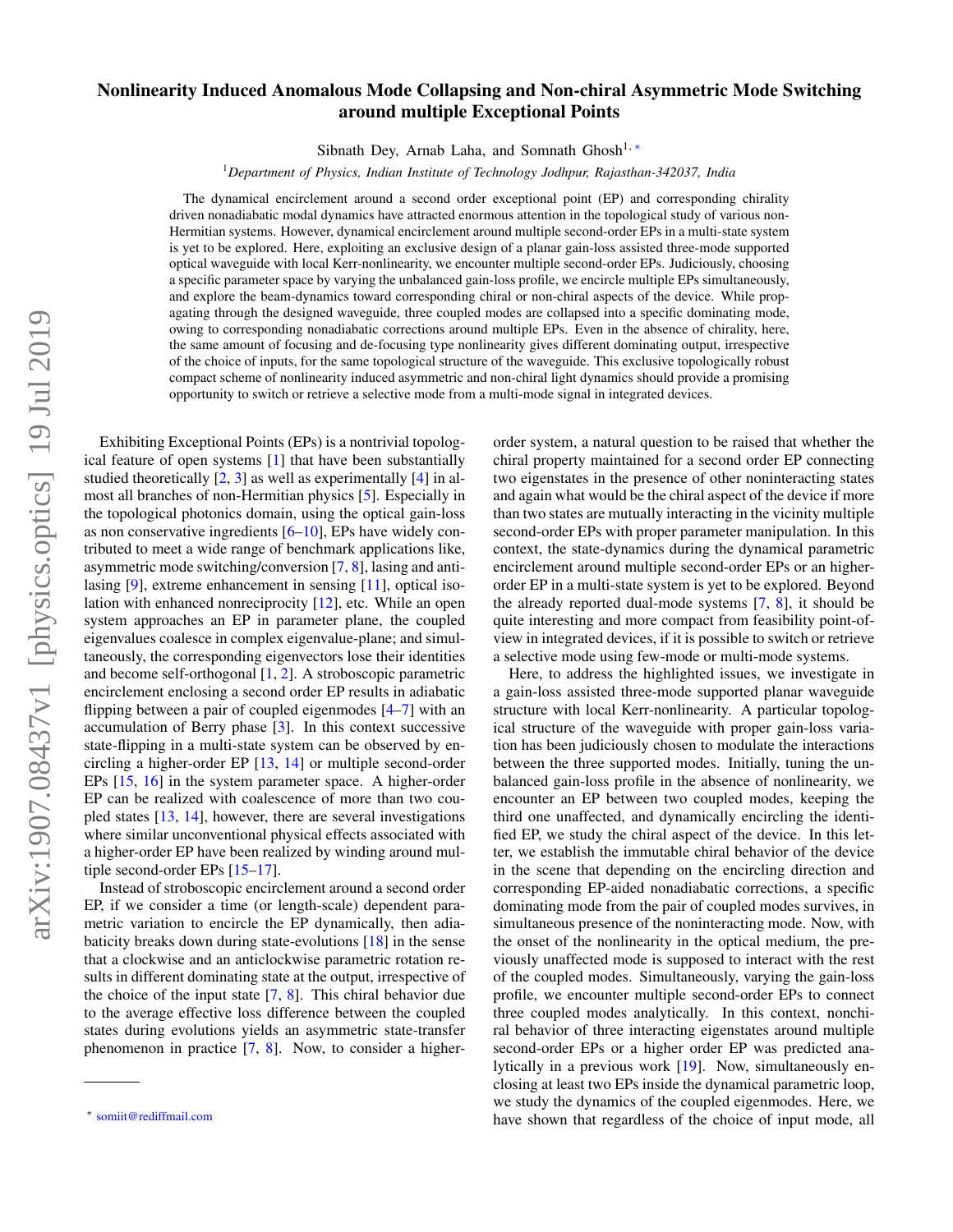of them are collapsed into a specific dominating mode, and most importantly, the chirality of the device is destroyed. An analytical model to describe this anomalous mode-collapsing phenomenon has been developed. Now, we exclusively investigate and report the influence of nonlinearity on the nonadiabatic mode-conversions around multiple EPs and establish that even in the absence of chirality, the same amount of focusing and de-focusing nonlinearity will lead to different dominating mode at the output.

To mimic a non-Hermitian system, as shown in Fig. 1(a), we consider a step-index planar optical waveguide, having a core and a cladding with refractive indices  $n_h = 1.5$  and  $n_l = 1.46$ , respectively. We normalize the operating frequency  $\omega = 1$  and set the total width  $W = 40\lambda/\pi = 80$  and operating length  $L = 15 \times 10^3$  in a dimensionless unit. To introduce non-Hermiticity in the passive waveguide, we impose a transverse unbalanced gain-loss profile in the following way.

$$
n(x) = \begin{cases} n_h - i\gamma, & -W/6 \le x \le 0 \\ n_h + i\tau\gamma, & 0 \le x \le W/6 \\ n_l + i\gamma, & W/6 \le |x| \le W/2. \end{cases}
$$
 (1)

Eq. 1 represents the overall refractive index profile for a specific cross-section of the waveguide, as shown in the upper panel of Fig. 1(b); where two independent parameters  $\gamma$  and  $\tau$  represent gain-coefficient and loss-to-gain ratio, respectively. Obeying Kramers-Kronig causality relation at a single operating frequency  $[20]$ , we can independently tune  $\gamma$  and  $\tau$  along the longitudinal direction to modulate overall non-Hermiticity. For the chosen parameter set, the waveguide hosts three quasi-guided linearly polarized modes, as shown in the lower panel of Fig. 1(b), that are  $LP_{01}$ ,  $LP_{11}$ and  $LP_{02}$ . In this paper we depict these modes as  $\psi_i$  with  $j = 1, 2, 3$ , respectively, and compute the corresponding propagation constants  $\beta_j$   $(j = 1, 2, 3)$  using the scalar modal equation  $\left[\partial_x^2 + n^2(x)\omega^2 - \beta^2\right]\psi(x) = 0$ . To control the interactions between the supported modes, in addition with optical gain-loss, we introduce local Kerr-nonlinearity having the form  $\Delta n_{NL}(x, z) = \sigma n_2 I$  ( $n_2 \rightarrow$  nonlinear-coefficient,  $I \rightarrow$  signal-intensity and  $\sigma = \pm 1$  for focusing and defocusing nonlinearity, respectively); where actual nonlinearity



FIG. 1. Waveguide design: (a) Schematic of the designed optical waveguide with transverse  $x$ -axis (considering propagation along  $z$ axis). (b) (Upper panel) Transverse refractive index profile  $n(x)$ showing Re(n) (solid blue line) and Im(n) a specific  $\gamma = 0.005$ and  $\tau = 3.45$  (dotted brown line). (Lower panel) Normalized fieldintensity profiles of the supported modes  $\psi_j$   $(j = 1, 2, 3)$ .



FIG. 2. Dynamical EP-encirclement: (a) Chosen topological structure of the waveguide with simultaneous variation of  $\gamma$  and  $\tau$  around two embedded EPs. Here,  $EP^{(2)}$  appears inside the loop only in the presence of nonlinearity. In absence of nonlinearity, the loop encloses only  $EP^{(1)}$ . (b) Length-dependent variation of Im(n) after mapping the chosen parameter space as shown in (a).

level is quantified in the form of  $(\Delta n_{NL}/\Delta n) \times 100\%$  with  $\Delta n = (n_h - n_l).$ 

To encounter a second order EP between two coupled modes, we identify the transition between two topologically dissimilar avoided resonance crossing (ARC) phenomena between the  $\beta$ -values of the corresponding modes with crossing/anticrossing in Re[ $\beta$ ] and Im[ $\beta$ ] in the vicinity of a particular singular point [6, 7]. Now, in absence of nonlinearity, varying  $\gamma$  within the range from 0 to 0.01, we track the dynamics of  $\beta_i$  (j = 1, 2, 3) for different  $\tau$  values and numerically identify an EP at ( $\gamma_{EP} = 0.0017$ ,  $\tau_{EP} = 3.356$ ) (say, EP<sup>(1)</sup>, as indicated in Fig. 2(a)), where  $\psi_1$  and  $\psi_2$  are analytically connected, however,  $\psi_3$  remains unaffected. To encircle the identified EP dynamically, we choose an enclosed parametric loop with a length-dependent distribution of  $\gamma$  and  $\tau$  following the equations given by

$$
\gamma(\phi) = \gamma_0 \sin\left[\frac{\pi L}{z}\right]; \ \tau(\phi) = \tau_{EP} + a \sin\left[\frac{2\pi L}{z}\right]. \tag{2}
$$

Here,  $\gamma_0$  and a are two characteristics parameters; where to enclose the EP properly, we have to consider  $\gamma_0 > \gamma_{EP}$  and  $a > 0$ . The shape of the parametric loop in  $(\gamma, \tau)$ -plane has been shown in Fig. 2(a) for a chosen  $\gamma_0 = 0.007$  and  $a = 0.12$ . The corresponding distribution of the Im[ $n(x, z)$ ] has been shown in Fig. 2(b). According to the chosen shape of the parameter space in  $(\gamma, \tau)$ -plane, for both  $z = 0$  and  $z = L$ ,  $\gamma$  must be equal to 0. Thus the complete profile of Im $[n(x, z)]$  from  $z = 0$  to  $z = L$  perfectly encloses the EP dynamically, and at the input and output interface, we can get the passive modes, avoiding any loss-dominated modes. Here, one of two different directions of propagation indicates clockwise encirclement and the other indicates anticlockwise encirclement. Here, the propagation of the modes through the waveguide should follow the time dependent Schrödinger equation (TDSE) using  $z$  as the time axis. Considering paraxial approximation and the variation of  $\text{Im}(n)$  within adiabatic limit, we use scalar beam-propagation to solve the equation 2 $i\omega \partial_z \psi(x,z) = -[\partial_x^2 + \Delta n^2(x,z)\omega^2] \psi(x,z)$  (with  $\Delta n^2(x, z) \equiv n^2(x, z) - n_l^2$  to study the modal propagations.

Now, following dynamical encirclement scheme as described in Fig. 2, we study the beam propagations of  $\psi_i$  (j =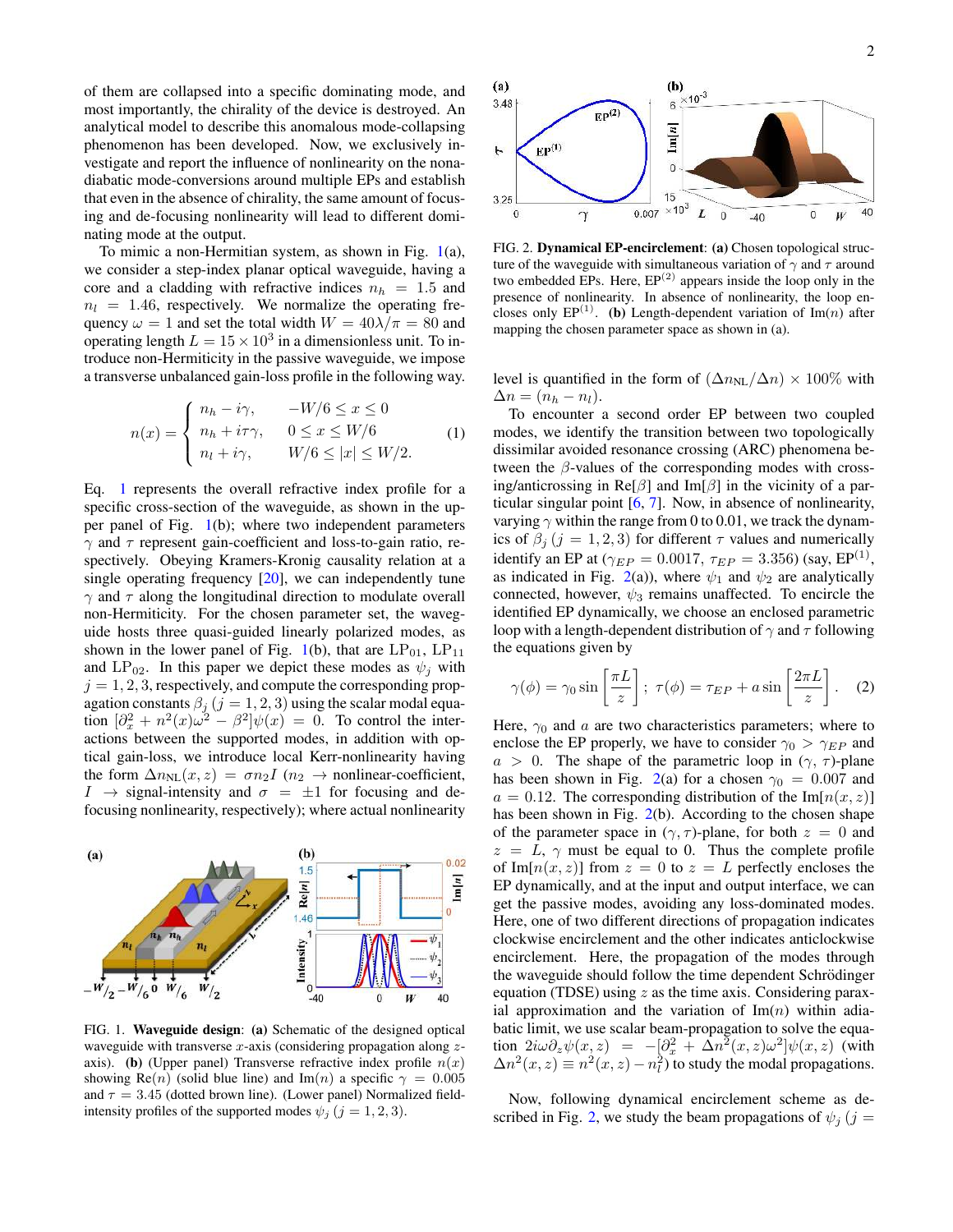$1, 2, 3$ ) that have been shown in Fig. 3. To implement a clockwise encirclement scheme, the light has been launched at  $z = 0$  as can be seen in Fig. 3(a). Here, both  $\psi_1$  and  $\psi_2$  associated with EP<sup>(1)</sup> are essentially converted to  $\psi_2$  at  $z = L$ . Thus, there is one non-adiabatic transition (NAT) corresponding to  $\psi_2$ . Interestingly,  $\psi_3$  is not affected by the presence of EP<sup>(1)</sup> and retains as  $\psi_3$  at  $z = L$ . Now, launching the light at  $z = L$ , we implement anticlockwise encirclement scheme; corresponding beam propagation results are shown in Fig. 3(b). Here,  $\psi_1$  follow a NAT,  $\psi_2$  is adiabatically converted to  $\psi_1$  at  $z = 0$ , however,  $\psi_3$  remains unaffected. In Fig.  $3(c)$ , we have shown a comparative study among the output field intensities under different launching conditions considered for common excited field intensities at the input (shown in Fig.  $3(c.1)$ ). While encircling the EP in the clockwise direction, we get the combination of  $\psi_2$  and  $\psi_3$ at the output; corresponding output field intensities are shown in Fig.  $3(c.2)$ . On the other hand, while encircling the EP in the anticlockwise direction, the device delivers the combination of  $\psi_1$  and  $\psi_3$  at the output; corresponding output field intensities are shown in Fig.  $3(c.3)$ . Thus, owing to the breakdown in adiabaticity during evolutions of the coupled modes, the chiral transmission behavior is evident for dynamical encirclement scheme enclosing only  $EP^{(1)}$ , even in the presence of non-interacting  $\psi_3$ . Here, as the parametric loop encloses only  $EP<sup>(1)</sup>$ , the overall loss distribution usually affects the corresponding coupled modes  $\psi_1$  and  $\psi_2$ , however, not  $\psi_3$ ; and during transmission, one of the coupled modes that evolves with higher average loss in comparison to other behaves nonadiabatically. For a dual-mode system, an analytical treatment



FIG. 3. Beam propagation simulation results in absence of non**linearity:** (a) Modal propagations of  $\psi_j$  ( $j = 1, 2, 3$ ) with dynamical encirclement of  $EP^{(1)}$  in clockwise direction showing adiabatic conversion of  $\psi_1 \to \psi_2$  and nonadiabatic evolution of  $\psi_2 \to \psi_2$ ). (b) Nonadiabatic evolution of  $\psi_1 \rightarrow \psi_1$  and adiabatic conversion of  $\psi_2 \to \psi_1$ , while encircling the EP<sup>(1)</sup> in anticlockwise direction. For both (a) and (b)  $\psi_3$  remains unaffected. (c) (c.1) Supported field intensities. (c.2) Output field intensities at  $z = L$  for clockwise EPencirclement process (considering input at  $z = 0$ ). (c.2) Output field intensities at  $z = 0$  for anticlockwise EP-encirclement process (considering input at  $z = L$ ). We re-normalize the modal intensities at each z for clear visualization and hence the overall intensity variations are essentially scaled.

behind such nonadiabatic modal dynamics around an EP has been established in Ref. [7, 18].

Above described investigations have been carried out in the absence of nonlinearity, when  $\psi_1$  and  $\psi_2$  are interacting with the simultaneous presence of noninteracting  $\psi_3$ . Now, with the onset of nonlinearity up to 5%, we further investigate the dynamics of the eigenmodes, where we observe that once we reach 1.2% nonlinearity, all three modes start interacting mutually. For convenience, we introduce 2.5% nonlinearity in the spatial index distribution of the waveguide; and studying the mutual interactions and corresponding ARCs between  $\beta_i$  (j = 1, 2, 3), we encounter multiple second-order EPs. In addition with  $EP^{(1)}$  (as described in previous), the waveguide hosts another such a second-order EP in  $(\gamma, \tau)$ -plane at  $\sim (0.0051, 3.452)$  (say, EP<sup>(2)</sup>) in the presence of nonlinearity. Here, simultaneous presence of  $EP^{(1)}$  and  $EP^{(2)}$  analytically connects all the three supported modes  $\psi_j$  ( $j = 1, 2, 3$ ).

We dynamically encircle both  $EP^{(1)}$  and  $EP^{(2)}$  simultaneously inside the length-dependent parametric loop shown in Fig. 2, and perform the beam propagation results in Fig. 4. Essentially, we fix the topological structure of the waveguide in such a way that we can consider both the cases, i.e., with and without nonlinearity, given that only in the presence of chosen nonlinearity,  $\psi_3$  interacts, but in the absence of nonlinearity,  $\psi_3$  behaves as noninteracting state and accordingly  $EP^{(2)}$  disappears. Now, we choose  $\sigma = +1$  to consider focusing nonlinearity (FN), and considering the light propagation from  $z = 0$  to  $z = L$ , we implement a clockwise encirclement scheme in Fig.  $4(a)$ . Here, this is evident that all the three interacting modes have been collapsed in  $\psi_2$ , given that  $\psi_1$  and  $\psi_3$  evolve adiabatically and converted to  $\psi_2$ , and  $\psi_2$  evolves nonadiabatically and retains itself. Now, even we change the direction of light propagation to consider anticlockwise encirclement scheme, we get similar modal dynamics as can be seen in Fig.  $4(b)$ . Thus, the results, as shown in Fig.  $4(a)$ and (b), establish a new nonchiral behavior in modal dynamics for three interacting modes around multiple second-order EPs. Now, in the absence of chirality, we can switch or retrieve a different mode rather than  $\psi_2$ . Considering  $\sigma = -1$ , we consider same amount of de-focusing nonlinearity (DFN) and study the dynamics of  $\psi_j$  ( $j = 1, 2, 3$ ) in Fig. 4(c) for a clockwise encirclement along the same parametric loop described in Fig. 2. As can be seen in Fig. 4(c), all the coupled modes are collapsed in  $\psi_1$  at  $z = L$ , owing to adiabatic evolutions of  $\psi_2$  and  $\psi_3$ , and nonadiabatic evolution of  $\psi_1$ . In the presence of de-focusing nonlinearity, the nonchiral behavior in modal dynamics can also be observed by considering the anticlockwise encirclement scheme. In Fig. 4(d), a comparative study has been presented where we have shown the output field intensities under different launching conditions considered in the presence of nonlinearity. The commonly excited field intensities (normalized) at the input have been shown in Fig.  $4(d.1)$ . Figs.  $4(d.2)$  and  $(d.3)$  show the normalized output field intensities for clockwise and anticlockwise encirclement, respectively, in the presence of FN, whereas Fig. 4(d.4) shows the same for clockwise encirclement in the presence of DFN.

This new and anomalous dynamics of the three interacting modes in presence of multiple EPs can be analytically treated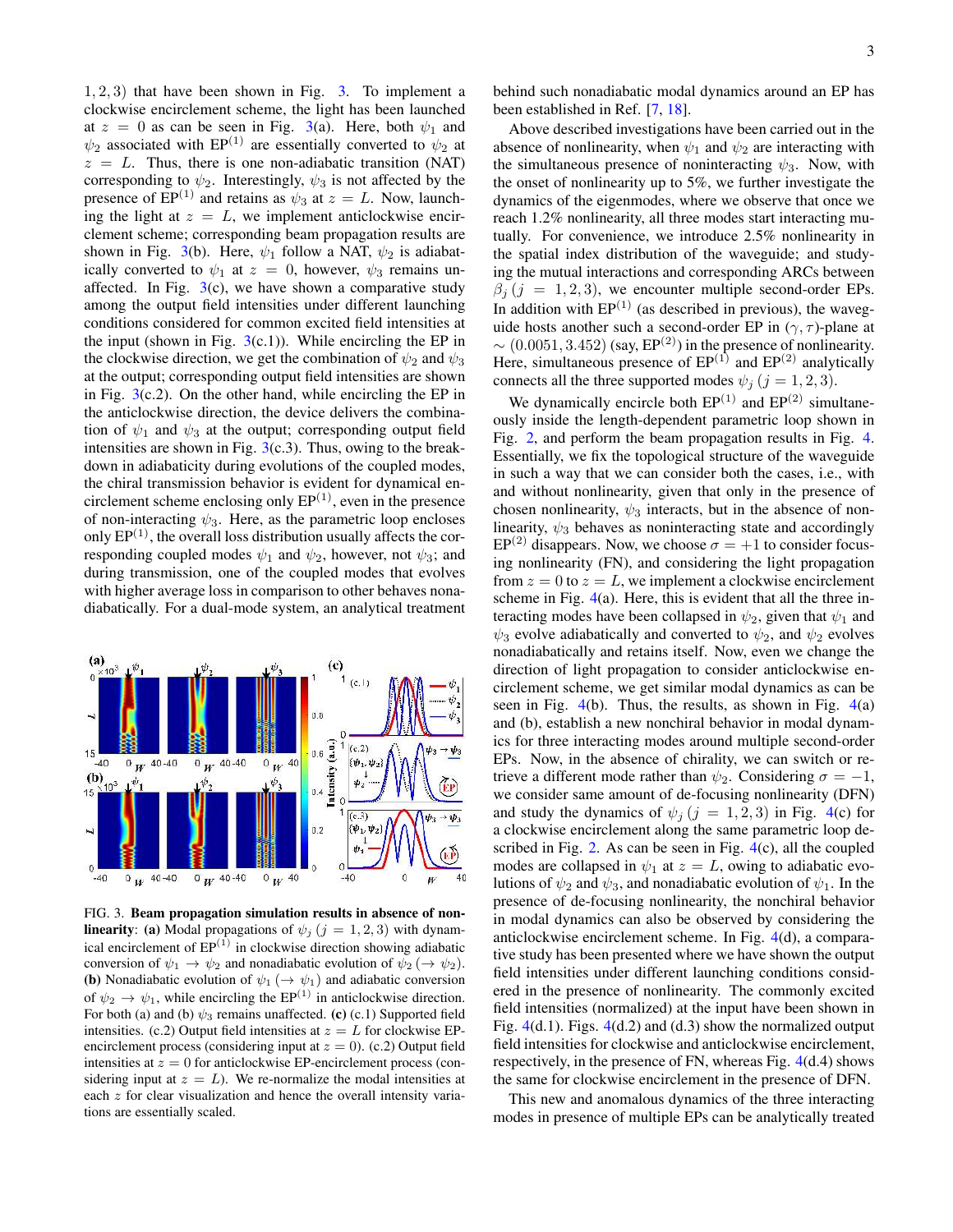

FIG. 4. Beam propagation simulation results in presence nonlinearity: (a) In presence of focusing nonlinearity (FN), the propagations of  $\psi_j$  (j = 1, 2, 3) following dynamical encirclement around two identified EPs  $(EP^{(1)}$  and  $EP^{(2)}$ ) in clockwise direction where all the modes are collapsed to  $\psi_2$ . (b) Similar propagation characteristic of  $\psi_i (\rightarrow \psi_2)$  showing the nonchiral behavior, while both the EPs have been dynamically encircled in the anticlockwise direction. (c) Propagation characteristic of  $\psi_i$  following a clockwise multiple EPs-encirclement process, however, in the presence of de-focusing nonlinearity (DFN) in the optical medium where all the modes are collapsed to  $\psi_1$ . (c) (c.1) Supported field intensities. In the presence of FN, the output field intensities (c.2) for clockwise and (c.3) anticlockwise encirclement process. (c.4) In the presence of DFN, the output field intensities, while, multiple EPs are encircled in the clockwise direction.

as follows. For intense, consider the  $3 \times 3$  Hamiltonian  $H$ corresponding to the designed waveguide depends on three time dependent parameters  $\mu_j(t)$  (for  $j = 1, 2, 3$ ; analogous to  $\gamma$ ,  $\tau$  and  $\Delta n_{\text{NL}}$ ). Here, under adiabatic limit, the evaluations of the eigenfunctions of  $H$  follow TDSE. To present a generic mathematics behind nonadiabatic dynamics during conversion between two eigenmodes, we consider the conversions between  $\psi_m^{\text{ad}}$  and  $\psi_n^{\text{ad}}$  with eigenvalues  $\beta_m^{\text{ad}}$  and  $\beta_n^{\text{ad}}$ ; where for our three mode supported waveguide, we can consider  $(m, n) \in \{1, 2, 3\}, m \neq n$ . The corresponding dynamical nonadiabatic correction terms around multiple EPs can be written as

$$
\Omega_{m \to n}^{\text{NA}} = \vartheta_{m \to n} \exp \left\{ -i \oint_0^T \Delta \beta_{m,n}^{\text{ad}} [\mu_j(t)] dt \right\}, \quad \text{(3a)}
$$

$$
\Omega_{n\to m}^{\text{NA}} = \vartheta_{n\to m} \exp\left\{ +i \oint_0^T \Delta \beta_{m,n}^{\text{ad}}[\mu_j(t)] dt \right\};\tag{3b}
$$

with

$$
\vartheta_{m \to n} = \left\langle \psi_m^{\text{ad}}[\mu_j(t)] \left| \sum_{j=1}^3 \mu_j \frac{\partial}{\partial \mu_j} \right| \psi_n^{\text{ad}}[\mu_j(t)] \right\rangle, \quad (4a)
$$

$$
\vartheta_{n \to m} = \left\langle \psi_n^{\text{ad}}[\mu_j(t)] \left| \sum_{j=1}^3 \mu_j \frac{\partial}{\partial \mu_j} \right| \psi_m^{\text{ad}}[\mu_j(t)] \right\rangle, \quad (4b)
$$

and 
$$
\Delta \beta_{m,n}^{\text{ad}}[\mu_j(t)] = \beta_m^{\text{ad}}[\mu_j(t)] - \beta_n^{\text{ad}}[\mu_j(t)]
$$
  
\n $\equiv \text{Re}[\Delta \beta_{m,n}^{\text{ad}}[\mu_j(t)]] - i\Delta \gamma_{m,n}^{\text{ad}}[\mu_j(t)].$  (4c)

In Eqs. 3 and 4, the suffixes  $m \to n$  and  $n \to m$  indicate the conversions  $|\psi_m^{\text{ad}}\rangle \rightarrow |\psi_n^{\text{ad}}\rangle$  and vice-versa, respectively. In Eq.  $3$ ,  $T$  is the EP-encirclement duration and in Eq. 4c,  $\left|\Delta\gamma^{\rm ad}_{m,n}\right|$  represents the relative gain between two considering modes. Now, if we consider a situation  $\Delta\gamma^{\rm ad}_{m,n} > 0$ , then  $T \to$  $\infty$  yields  $\Omega_{m\to n}^{\text{NA}} \to 0$  and  $\Omega_{n\to m}^{\text{NA}} \to \infty$ . As the pre-exponent terms in Eqs. 3a and 3b contain the time derivative of three potential parameters, i.e.,  $\mu_i$  as given in Eqs. 4a and 4b, the exponential divergence in T of the exponent term of  $\Omega_{n\to m}^{\text{NA}}$ beats the  $T^{-1}$  suppression associated with  $\vartheta_{n\to m}$ . Thus, for a slow parametric evolution around the EP with in the adiabatic limit, between two considered eigenmodes, only one of them having lower decay-rate evolves adiabatically and the other one behaves non-adiabatically; i.e., at the present condition  $|\psi_m^{\text{ad}}\rangle$  evolutes adiabatically and converted to  $|\psi_n^{\text{ad}}\rangle$ , whereas  $|\psi_n^{\text{ad}}\rangle$  follows NAT.

Now, with proper choices of  $m$  and  $n$ , we can study the possible adiabatic and nonadiabatic conversions between three interacting modes  $\psi_j$  (j = 1, 2, 3) in our designed waveguide. While we individually consider two different type of nonlinearity ( $\sigma = \pm 1$ ) in the optical medium of the waveguide, the modified refractive index profile changes order of  $\beta$ -values of the supported modes depending on the type of nonlinearity and accordingly the signs of relative gain  $\Delta\gamma^{\rm ad}_{m,n}$  for different choices of  $m$  and  $n$  are modified. Here, in presence of focusing nonlinearity ( $\sigma = +1$ ), we obtain  $\Delta \gamma_{1,2}^{\text{ad}} > 0$  and  $\Delta\gamma_{3,2}^{ad} > 0$ ; which gives the adiabatic conversions  $|\psi_1\rangle$  and  $|\psi_3\rangle$  to  $|\psi_2\rangle$ , and NAT of  $|\psi_2\rangle$ , as can be seen in Figs. 4(a) and (b). On the other hand, we obtain  $\Delta\gamma_{2,1}^{\text{ad}} > 0$  and  $\Delta\gamma_{3,1}^{\text{ad}} > 0$ , while we consider de-focusing nonlinearity ( $\sigma = -1$ ). This yields the conversions  $\{\psi_1, \psi_2, \psi_3\} \rightarrow \psi_1$ , as can be seen in Fig. 4(c), where  $\psi_2$  and  $\psi_3$  evolve adiabatically, and  $\psi_1$  behaves nonadiabatically.

The overall performance of our designed waveguide under different conditions considered throughout this work has been summarized in Table I.

TABLE I. Overall device performance

| <b>Starting</b>        | Nonlinearity    | End states      |                 | Dynamics  |
|------------------------|-----------------|-----------------|-----------------|-----------|
| states                 | type $(\sigma)$ | Clockwise       | Anti-           | type      |
|                        |                 |                 | clockwise       |           |
| $(\psi_1 + \ \psi_2 +$ |                 | $\psi_2+\psi_3$ | $\psi_1+\psi_3$ | Chiral    |
|                        | $+1$            | $\psi_2$        | $\psi_2$        | Nonchiral |
| $\psi_3)$              | $-1$            |                 | $\psi_1$        | Nonchiral |